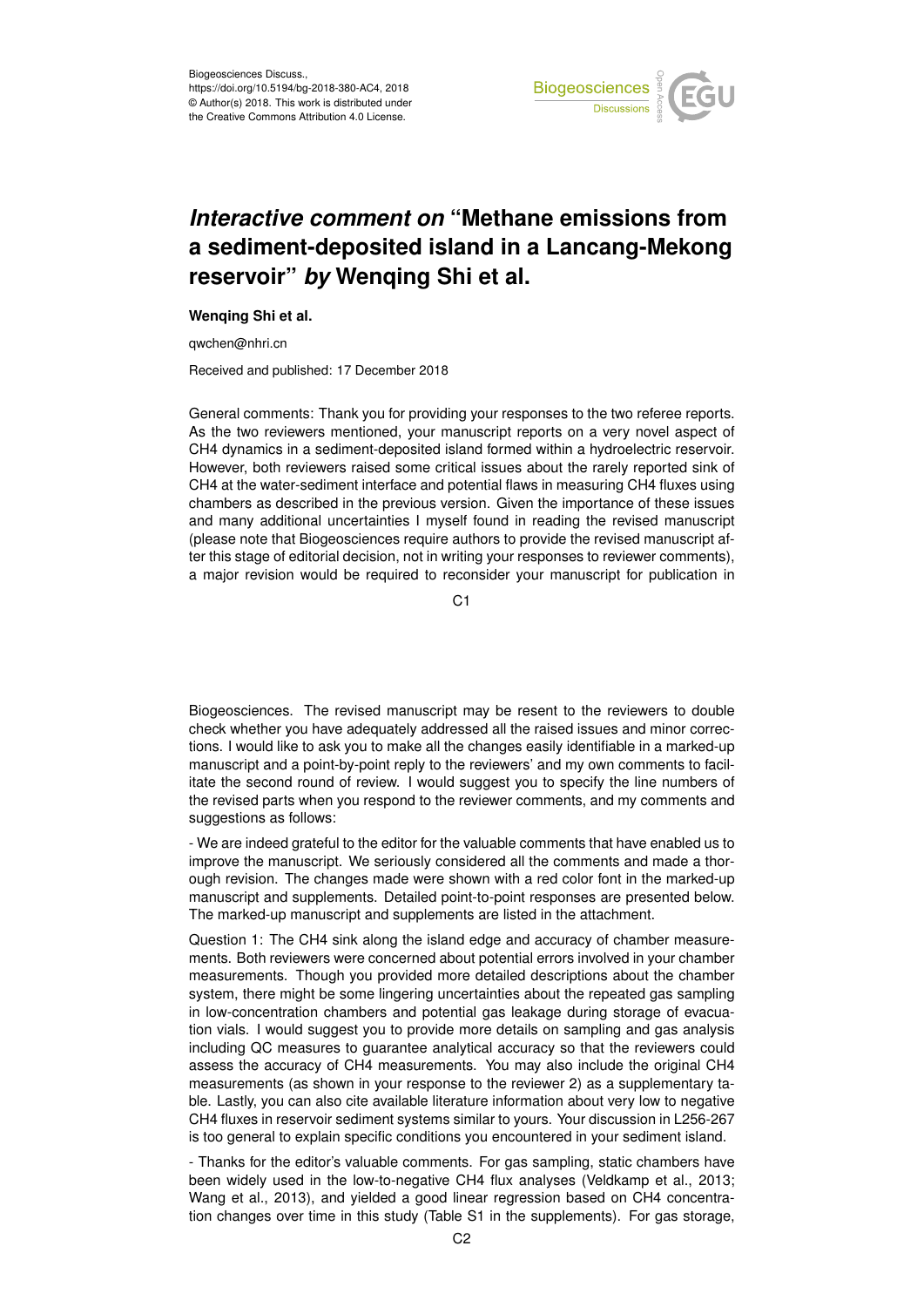Exetainer<sup>®</sup> vials have been evaluated for storage of gas samples and they can limit sample loss to insignificant amounts for at least 3 months (Glatzel and Well, 2008; Van Dam et al., 2018). Nevertheless, we have presented more details on CH4 flux analysis and added the original CH4 data as a supplementary table according to the editor's suggestion. Please see line 148-151, 153-154, 160 on page 8, line 165, 166-168 on page 9, and the updated supplements.

- We have cited the literature information about very low-to-negative CH4 fluxes similar to this study. Please see line 151 on page 8, line 480-481 on page 23, and line 485-488 on page 24 in the revised manuscript.

- We have updated the discussion in Line 256-267 in the previous version to focus on specific conditions in the studied island. Please see line 277-283 on page 14 in the revised manuscript.

Wang, J. M., Murphy, J. G., Geddes, J. A., Winsborough, C. L., Basiliko, N., & Thomas, S. C. (2013). Methane fluxes measured by eddy covariance and static chamber techniques at a temperate forest in central Ontario, Canada. Biogeosciences, 10(6), 4371- 4382.

Veldkamp, E., Koehler, B., & Corre, M. D. (2013). Indications of nitrogen-limited methane uptake in tropical forest soils. Biogeosciences, 10(8), 5367-5379.

Glatzel, S., & Well, R. (2008). Evaluation of septum-capped vials for storage of gas samples during air transport. Environmental Monitoring and Assessment, 136(1-3), 307-311.

Van Dam, B. R., Tobias, C., Holbach, A., Paerl, H. W., & Zhu, G. (2018). CO2 limited conditions favor cyanobacteria in a hypereutrophic lake: An empirical and theoretical stable isotope study. Limnology and Oceanography. https://doi.org/10.1002/lno.10798

Question 2: The quantitative importance of CH4 emissions from the anaerobic inner area of islands (spatial extent and seasonally) As you mentioned in the revised

 $C<sub>3</sub>$ 

manuscript (L302-303) – "studies should assess the quantitative relationship between methane emissions from the drawdown area and hydropower operation scenarios", the information about hydropower operation and its effects on water levels and island flooding would be critical in assessing the quantitative significance of CH4 emissions from sediment-deposited islands. The revised manuscript still lacks this critical information. Please provide more details about the dam operation affecting reservoir and island water levels and dam discharge. If you want to argue for any enhancement or mitigation of CH4 emissions caused by fluctuating water levels and O2 availability, you also need to provide some estimates for the total area of islands affected by the processes you report in your manuscript and discuss their implications for the total reservoir CH4 emission.

- Thanks for the comments. The objective of this study is to explore spatial patterns of CH4 emissions from the sediment-deposited island and the underlying mechanisms. We found the spatial heterogeneity of methane emissions from the island and attributed it to the shift of oxygen availability in sediments under water level fluctuation induced by reservoir operation. The descriptions had been presented in the manuscript. Please see line 78-84 on page 5, line 284-300 on page 14-15, and line 324-335 on page 16. It is very interesting to further establish the quantitative relationship between methane emissions and water level fluctuation (or hydropower operation) and assess the mitigation of CH4 emissions from all the islands in these cascade reservoirs, however, this is a much more complex and difficult task that is beyond the aims of our current study. We can study it separately in the future with the help of China Huaneng Group Co., Ltd, who runs these cascade reservoirs. Here, the limited descriptions of "Prospective studies should assess the quantitative relationship between methane emissions from the drawdown area and hydropower operation scenarios" and "mitigation of CH4 emissions" are the implications based on the results of this study. To avoid confusion, we have deleted these descriptions.

Question 3: L56, L61: Please provide definitions of "sidebays" and "forebays".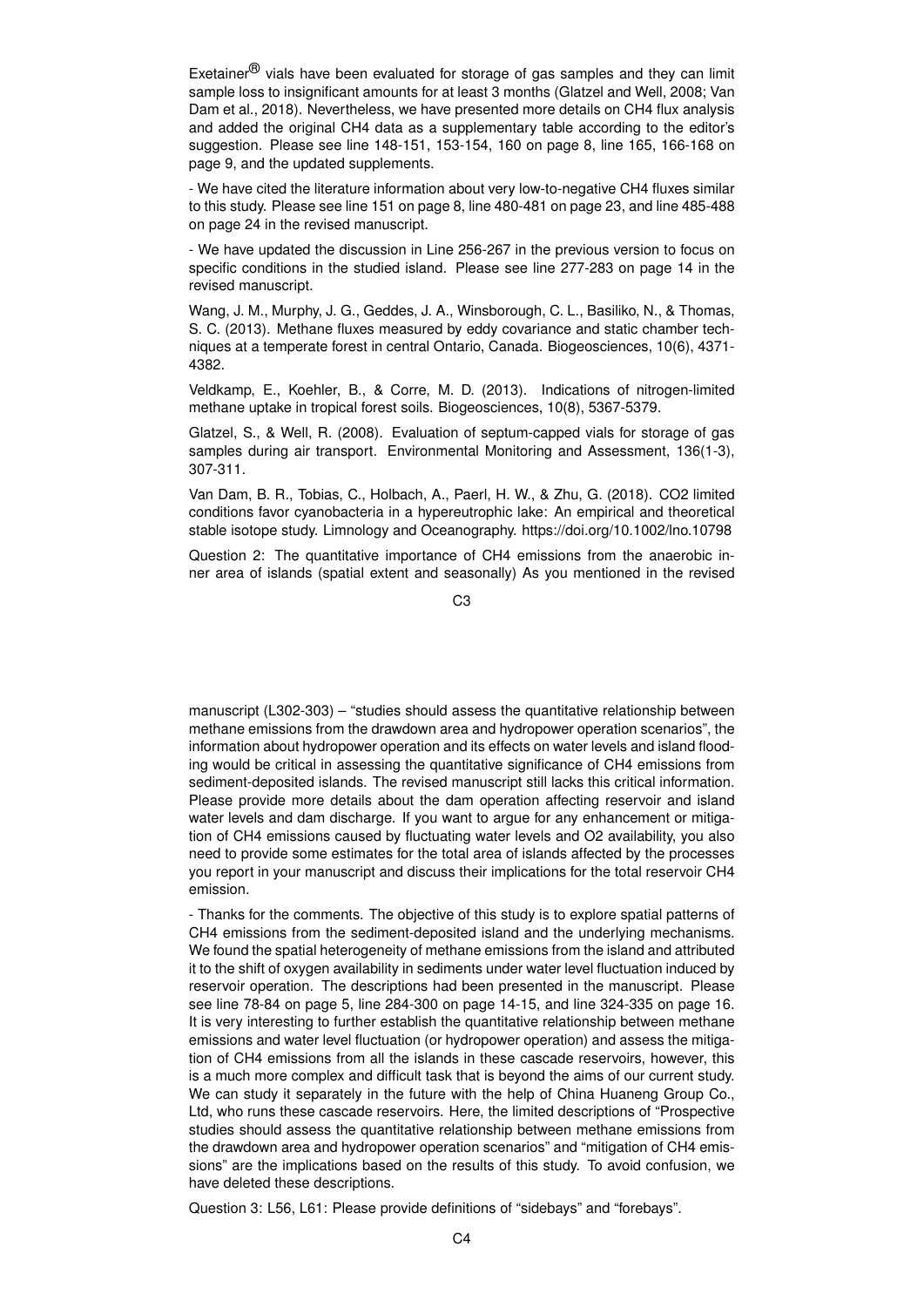- The forebay is an artificial pool of water in front of a larger body of water, which refers to the waters in front of the dam in reservoirs (Wikipedia). The sidebay is formed by abrupt variations in channel width (Jenkins et al., 1981), which refers to the corner of the reservoir here. Based on the definition of sidebays, we updated the number of sediment deposited islands in sidebays. Please see line 94 on page 5 in the revised manuscript and the updated supplements.

https://en.wikipedia.org/wiki/Forebay (reservoir).

Jenkins, B. S. (1981). Effects of channel geometry on exchange processes in river side-bays. In Conference on Hydraulics in Civil Engineering 1981: Preprints of Papers (p. 156). Institution of Engineers, Australia.

Question 4: L64: What do you mean by "following hydropower production demands"?

- In reservoirs, the water level decreases during hydropower production, and increases with the inputs from inflows during the stagnant hydropower production. Hence, the water level frequently fluctuates following hydropower production demands. Here, we updated the description to make it clearer. Please see line 64-66 on page 4 in the revised manuscript.

Question 5: L67 & L71-73: It is difficult to understand why this happens - "This may lead to changes of oxygen conditions in the interior of the drawdown area". You need to provide more relevant background information about anaerobic conditions developing in sediment-deposited islands, not the very general description – "oxygen conditions in sediments may affect the microbial processes". I would suggest you to cite more relevant studies so that readers can understand better how anaerobic conditions in sediment systems similar to your study site affect methanogens and their competitive balance over methanotrophs.

- Many thanks for the valuable comments for improving the manuscript. As for the relevant background information about anaerobic conditions developing in deposited

C5

sediment, we had presented it in the paragraph ahead. Please see line 47-49 on page 3.

- As for the effects of oxygen conditions in sediments on the microbial processes, we have rewritten it and cited more relevant studies. Please see line 71-77 on page 3-4 in the revised manuscript.

Question 6: L79-81: Please be more specific in providing your study objective. I expected that you would examine how changing hydrologic conditions and oxygendependent metabolic processes affect CH4 production and consumption.

- Previous studies have mainly focused on CH4 emissions from dam forebays, while the understandings of CH4 emissions from sediments deposited in sidebays remain poor (Line 60-63, Page 4). The objective of this study is to explore spatial patterns of CH4 emissions from the sediment-deposited island in sidebays and the underlying mechanisms. The changing hydrologic conditions and oxygen-dependent metabolic processes were studied here to explore the mechanisms of CH4 emission spatial patterns across the sediment-deposited island. We have updated our study objective in line 83-84 on page 5 in the revised manuscript.

Question 7: L86-88: The basin information is quite different from other reported values. Please double check and provide more official (or common) values (e.g., Mekong River Commission reports or Milliman, J. D., Farnsworth, K. L.: River Discharge to the Coastal Ocean: A Global Synthesis, Cambridge University Press, Cambridge, UK, 2011.)

- Thanks for the editor's careful correction. The previous basin information was cited from Li et al. (2013). To be more official, we have updated this information from the Mekong River Commission according to the editor's suggestion. Please see line 88-92 on page 5 in the revised manuscript.

Li, J. P., Dong, S. K., Liu, S. L., Yang, Z. F., Peng, M. C., and Zhao, C.: Effects of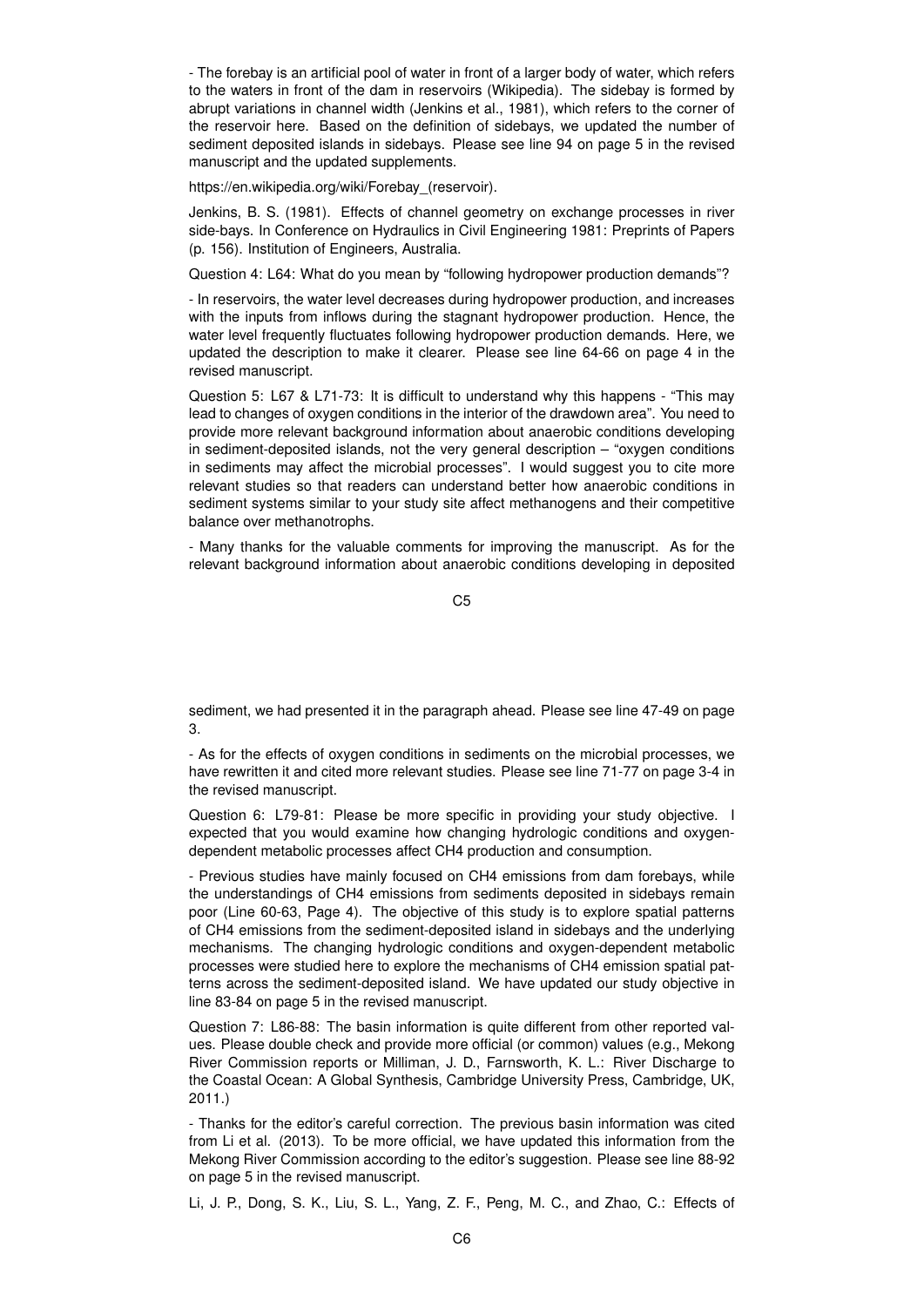cascading hydropower dams on the composition, biomass and biological integrity of phytoplankton assemblages in the middle Lancang-Mekong River, Ecol Eng, 60, 316- 324, 10.1016/j.ecoleng.2013.07.029, 2013.

Question 8: L92-94: Please describe here key information about the dam.

- Thanks for the valuable comments. We have moved the key information about the Manwan dam from the supplements to the manuscript. Please see line 100-103 on page 6 in the revised manuscript.

Question 9: L95-100: This short site description lacks many important details about the studied island (How "typical" is it? How many those islands in the sidebay vs. forebay? Total areas of those islands and the study site's area?...,), local climates (What is plateau monsoon climate? Rainfall and discharge regimes? Temperature?...), and reservoir operation?

- The forebay is in front of the dam in the reservoir, where sediment accumulation can not form islands but build up cohesive sediment layers at the bottom because of the deep water and the high flow rate near the hydropower stations within the dam. We had presented the description of "sediment accumulates in forebays and sidebay islands" in line 39-40 on page 3 in the revised manuscript. In the upstream section of the Lancang-Mekong River in China, there were about 33 sediment-deposited islands in the reservoir sidebay, of which 81.8% are located at the convex bank, and 18.2% at the concave bank. Hence, we selected the widely distributed type of island at the convex bank for investigation, which the "typical" island refers to in this study. To make it clearer, we have revised the description to "This study selected the widely distributed type of island at the convex bank for investigation, which is located in the Manwan Reservoir ". Please see line 93-98 on page 5-6 in the revised manuscript. The studied island has a surface area of 1.3  $\times$  104 m2, and the total area of the 33 sedimentdeposited islands was estimated to about  $4.3 \times 105$  m2. The information has been also updated in line 94 on page 5, line 99 on page 6 in the revised manuscript.

C<sub>7</sub>

- The subtropical plateau monsoon climate refers to that the air temperature features no distinct seasons. This sentence has been revised to "Manwan has a subtropical plateau monsoon climate, and the temperature features no distinct seasons". Please see line 103-104 on page 6 in the revised manuscript.

- The "reservoir operation" means "water level fluctuation induced by reservoir operation", which has been corrected to make it clearer. Please see line 105 on page 6 in the revised manuscript.

Question 10: L104: Your site map needs to distinguish clearly the locations and labels of groundwater wells from those for sediment sampling. It is now very confusing. Please think about showing some key site labels on the site map (Fig. 1), and providing more details in the supplementary information, like Fig. S3 or Fig. 3 in your response to the second reviewer comments.

- We thank for the editor's comments. The groundwater wells/sediment sampling sites and gas sampling sites were indicated in red and yellow dots, respectively, in Fig. 1b, and the labels were showed in Fig. 1a. To make it clearer, we have modified Fig. 1, and provided more details in the supplementary information. Please see Fig. 1 and the updated supplements.

Question 11: L122: Please describe how you kept the collected samples to prevent sample exposure to air.

- The samples were kept in the plastic ziplock bag to prevent exposure to air. This information has been updated, and please see line 130-131 on page 7 in the revised manuscript.

Question 12: L130: I wondered how you could measure DO in situ using the 6600 sonde. Was it possible to put in in the well with 9 cm diameter?

- We are very sorry for the wrong description here. The YSI 6600 was applied to the DO measurements in the reservoir, and another portable DO meter was used to measure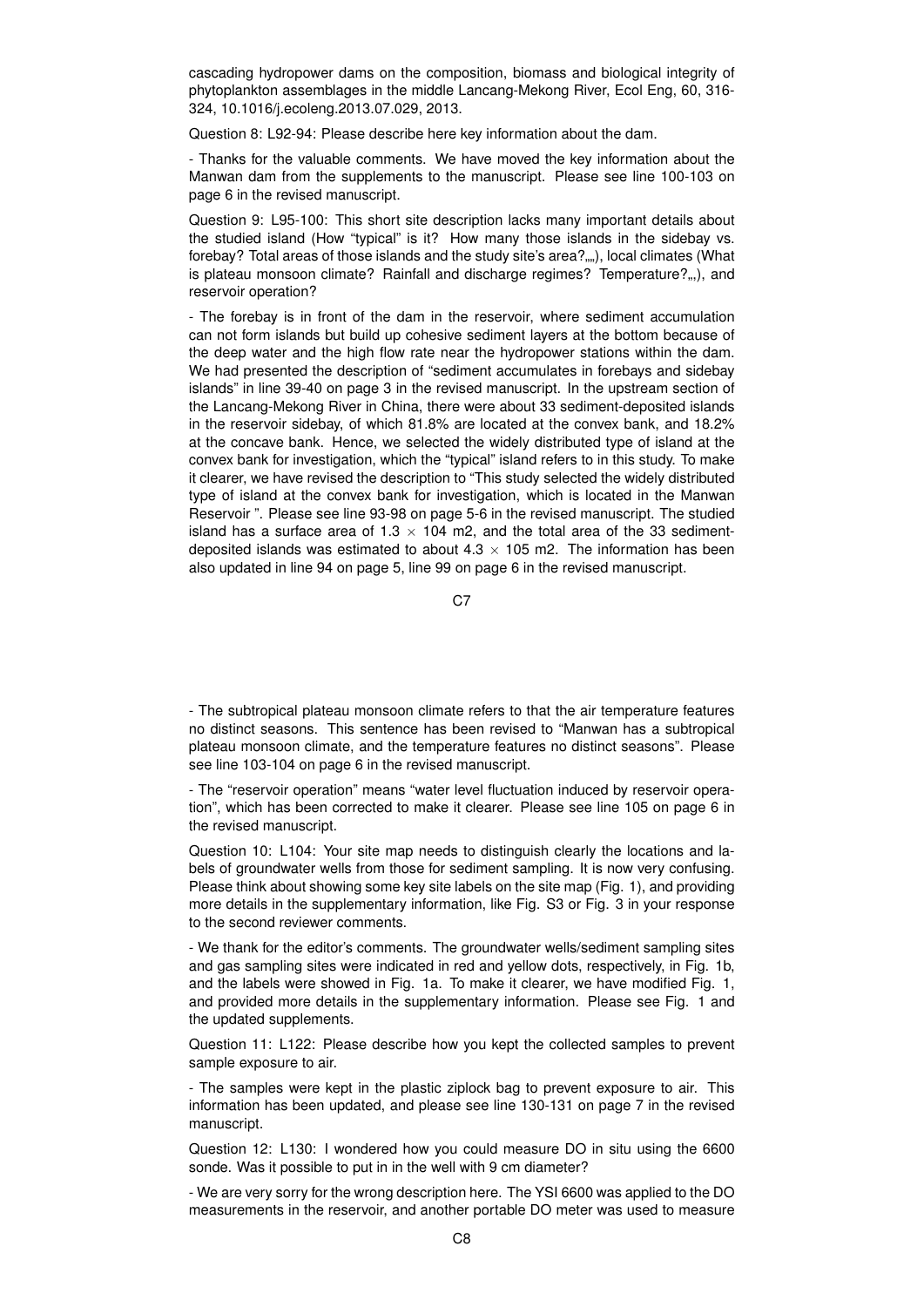the DO at each well by directly putting the probe to the well. This mistake has been corrected. Please see line 136-139 on page 7 in the revised manuscript.

Question 13: L160: What do you mean by "the range of the uncertain"?

- In this study, we used simple spline interpolation to interpolate the methane emissions from the island and adjacent reservoir based on several measured values. This method is valid, but there exist the range of uncertain, which is similar to error margin.

Question 14: L178: pomA?

- The pmoA gene is the most commonly used functional markers of methanotrophs, which encodes a subunit of the particulate methane monooxygenase (Nauer et al., 2012; Sheng et al., 2016).

Nauer, P. A., Dam, B., Liesack, W., Zeyer, J., & Schroth, M. H. (2012). Activity and diversity of methane-oxidizing bacteria in glacier forefields on siliceous and calcareous bedrock. Biogeosciences, 9(6), 2259-2274.

Sheng, R., Chen, A., Zhang, M., Whiteley, A. S., Kumaresan, D., & Wei, W. (2016). Transcriptional activities of methanogens and methanotrophs vary with methane emission flux in rice soils under chronic nutrient constraints of phosphorus and potassium. Biogeosciences, 13(23), 6507-6518.

Question 15: L198: Please also provide % DO values to allow for a better assessment of O2 availability.

- Thanks for the valuable suggestion. We have changed DO concentrations to % DO values. Please see line 211 on page 11 and Figure 2 in the revised manuscript.

Question 16: L220: At which "island sites"?

- Here, it means that high CH4 emissions were observed at the sites on the island other than the reservoir. To avoid confusion, we have revised this sentence to "High methane emission rates were observed at the island center, with a maximum of 10.4

 $C9$ 

mg h-1m-2." Please see line 233-234 on page 11 in the revised manuscript.

Question 17: L220-227: Please describe the proportions represented by the edge sink, the low-emission ring, and the core source in the total island emission.

- The total island emission contained the emission from the low emission ring and the core source, which was estimated to 8.3 and 5.4 g h-1, accounting for 60.6% and 39.4%, respectively. This information has been updated in line 239-240 on page 12 in the revised manuscript. However, we are not sure how to get the proportions represented by the edge sink in the total island emission.

Question 18: L243 (and L206-207): Please describe how "hysteretic response" occurred. Delays in the response of islands water levels to rising reservoir levels appear only slight during the initial rising phase, and almost negligible on the descending limb of the water level.

- The hysteretic response occurred in presence of head gradients and sediment resistance (Gerecht et al., 2011). The information has been updated in the revised manuscript. Please see line 258-259 on page 13.

- Since the water permeability was high for sands, the hysteretic response is slight in the sand-deposited island. Data from the automated water level recorders indicated that the water level responses in the island lagged the reservoir stage by 20–30 min (line 222-224 on page 11). The delays on the descending limb of the water level become negligible due to the water conservation of sediments in the island.

Gerecht, K. E., Cardenas, M. B., Guswa, A. J., Sawyer, A. H., Nowinski, J. D., & Swanson, T. E. (2011). Dynamics of hyporheic flow and heat transport across a bedâĂŘtoâĂŘbank continuum in a large regulated river. Water Resources Research, 47(3).

Question 19: L297: Under which reservoir operation? Do you mean under the conditions of fluctuating water levels?

- Yes, it refers to 'under the conditions of fluctuating water levels'. We have checked